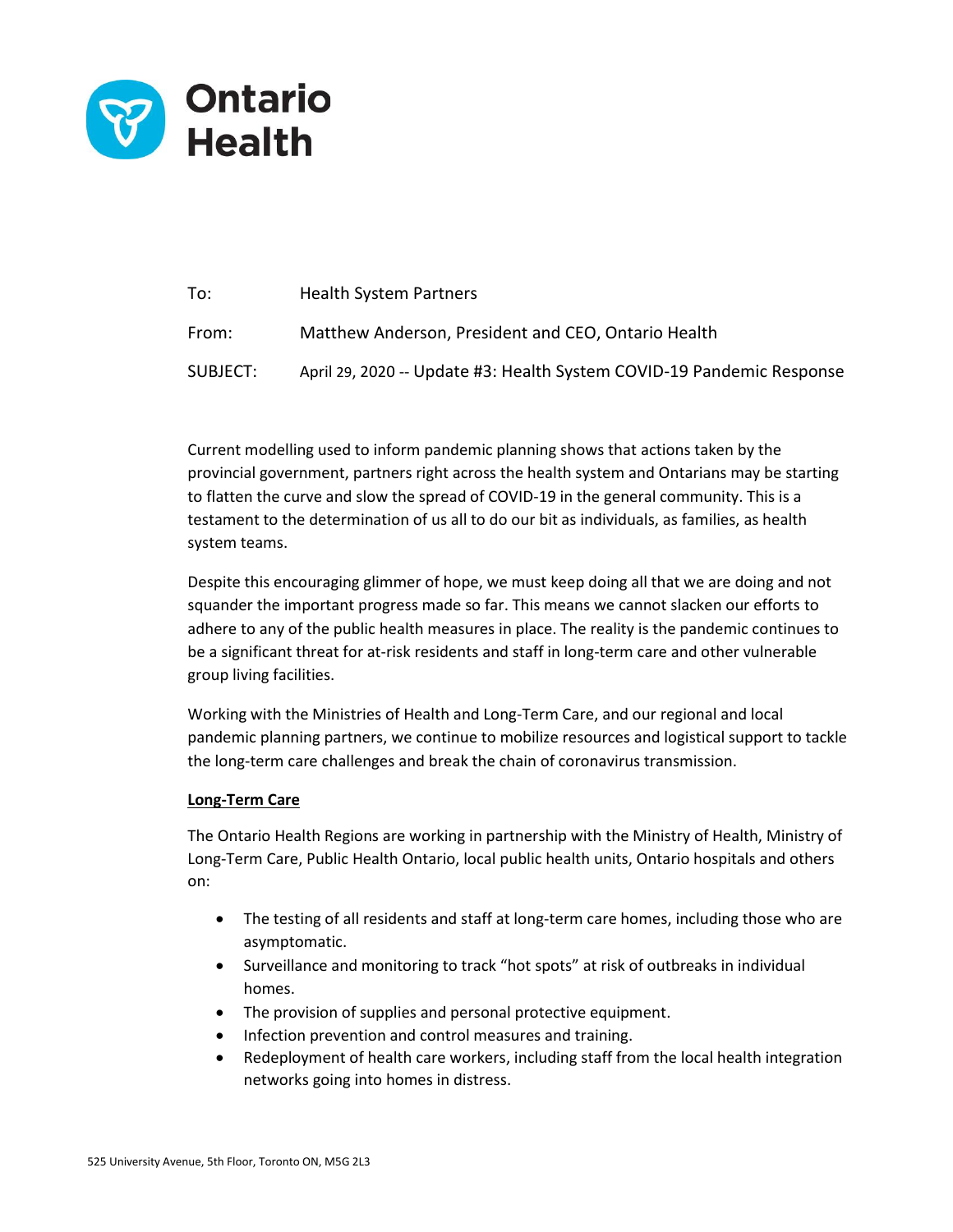• This work includes Ontario Health (HealthForceOntario) and the Regions matching health professionals across the system who have signed up online on the [onhealthworkforcematching.ca](https://can01.safelinks.protection.outlook.com/?url=https%3A%2F%2Flinkprotect.cudasvc.com%2Furl%3Fa%3Dhttps%253a%252f%252fonhealthworkforcematching.ca%26c%3DE%2C1%2CeGSb7Bo5Sw1MTx9g_d7DquTdxkfoj9PDVnywB9tqLIPcFn6SoEx76JBuwQ9SOI3pwT2CeiaZAarFRDpR-Uh1C7s5pJi2MaD-5D4wZ3ZqpC7oVQE%2C%26typo%3D1&data=02%7C01%7Cjennifer.schipper%40ontariohealth.ca%7C5c5708ff1ec84ee6f02708d7db003ff9%7C4ef96c5cd83f466ba478816a5bb4af62%7C0%7C0%7C637218666731118839&sdata=f4LXOC1sxgIZFyFs7lgQFZ2XpLCXxBUwNmJBZUeODBs%3D&reserved=0) portal to volunteer at long-term care homes that need help providing personal care for frail residents.

We are also working to support Ontario's COVID-19 Action Plan for Vulnerable People.

### **Indigenous Health**

- Indigenous health directors from across the North are engaged with an Ontario Health North COVID-19 Indigenous Health Working Group and helping to support rural/remote access to testing, PPE and other emergency supplies, public health measures, and increased communication and engagement, to help boost First Nation readiness.
- Testing access and better turnaround times have been achieved through satellite testing sites, mobile units, paramedic home visits and working with Ornge and/or Air Canada to expedite flight pick up and more efficient delivery of swabs to provincial lab testing centres. This continues to be an area of focus for improvement.
- One-on-one work continues with First Nations and Indigenous partners to support increased capacity where needed and community readiness.

# **Testing**

- Expanded testing capability and some faster turnaround times on lab results coordinated by the COVID-19 Diagnostic Network Operations Centre is enabling public health units to ramp up testing of residents and staff in long-term care homes and other vulnerable communities.
- It is anticipated that 16,000 tests a day can be achieved by May 6.
- To date, there have been over 147,000 visits to the online COVID Test Results Viewer where people can review their test results.

# **Supply Chain: Conservation Strategies**

- Province-wide coordinated work continues to monitor usage and conserve essential PPE and other equipment.
- This also includes long-term care and other high-risk settings being provided with the supplies they require to expand screening and testing, and infection control measures.
- All of this is supported by supply chain collaborative work in the Regions with local hospital and other partners.